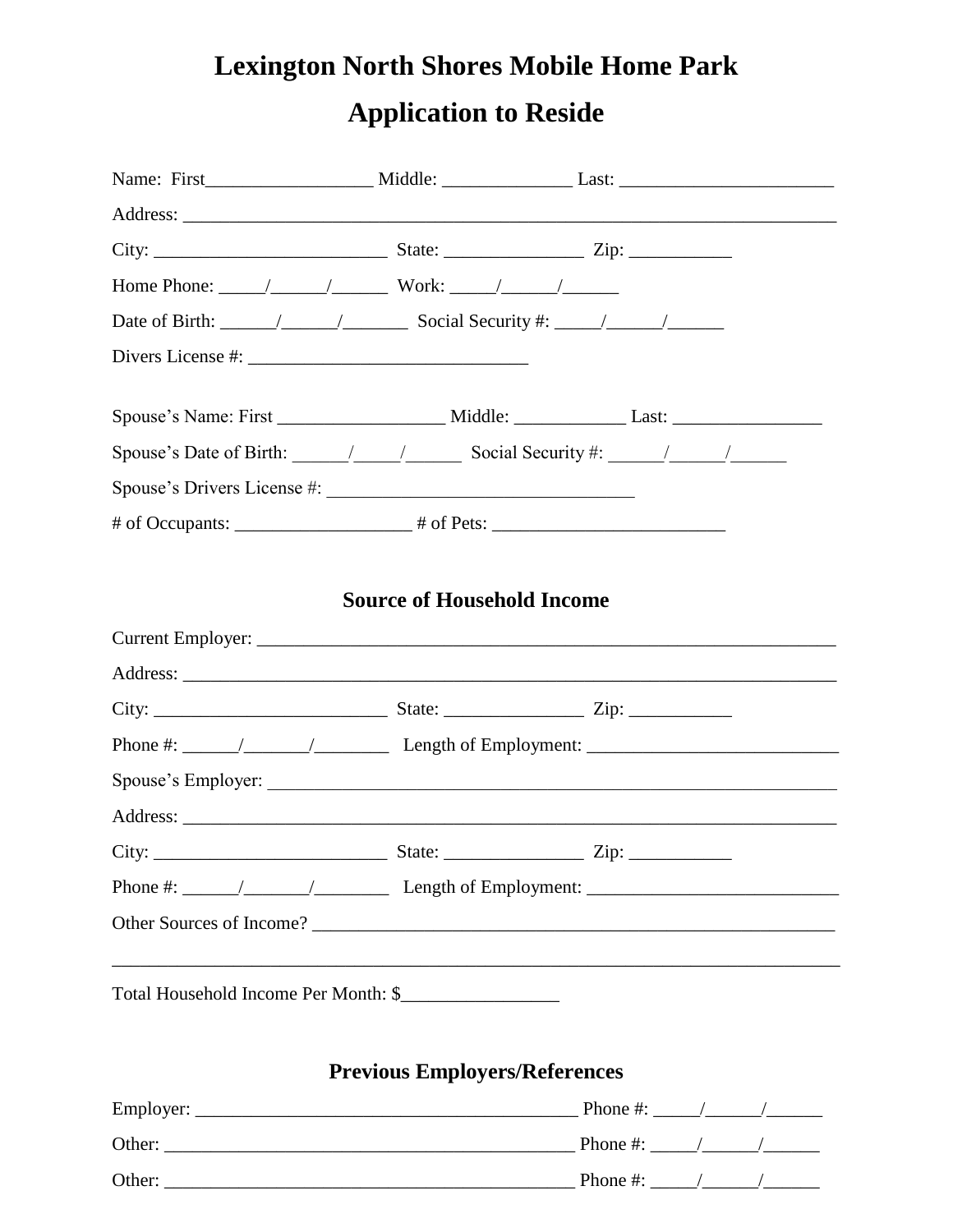## **References**

Present Landlord/Mortgage Holder: \_\_\_\_\_\_\_\_\_\_\_\_\_\_\_\_\_\_\_\_\_\_\_\_\_\_\_\_\_\_\_\_\_\_\_\_\_\_\_\_\_\_\_\_\_\_\_\_

Address: \_\_\_\_\_\_\_\_\_\_\_\_\_\_\_\_\_\_\_\_\_\_\_\_\_\_\_\_\_\_\_\_\_\_\_\_\_\_\_\_\_\_\_ Phone #: \_\_\_\_\_/\_\_\_\_\_\_/\_\_\_\_\_\_

**A non-refundable application fee of \$50.00 per applicant is due upon application to the park.** Applicant recognizes that all facilities are for the use of the Residents of the Park and if accepted as a Resident, agrees to abide by the terms of the Lease Agreement to be signed, including all rules and regulations which may be part of the rental agreement or set forth by all Village of Lexington as necessary. **A security deposit equivalent to one month's rent is required upon signing the Lease Agreement.** 

All prospective Residents must complete this rental application, be approved for residency, pay the security deposit and complete all the required paperwork prior to occupying the leased premises. Management reserves the right to reject a prospective Resident for any reason not prohibited by law. If any false or misleading information or a statement is provided to management on the rental application or during the application process, management reserves the right to reject the prospective Resident and, if the application is approved and a tenancy has commenced prior to management's discovery of the false or misleading information or statement, management reserves the right to immediately terminate the tenancy.

| Applicant's Signature: | Date: |
|------------------------|-------|
| Applicant's Signature: | Date: |
| Approved by:           | Date: |

## **Credit/Criminal Check and Financial Review Policy**

To avoid lot payment defaults and costly procedures for collections for non-payment of rent obligations, the Village of Lexington requires credit background checks, criminal record checks and a financial review as part of the application process.

A. Credit Report:

LNSMHP will use All-State Credit Bureau services to generate a Credit Report. Substantial evidence of previous payment lapses could lead to denial of one's application. **A credit score of 660 or above is required**.

B. Financial Analysis:

An applicant must have sufficient household income to pay housing expenses. Forty Percent (40%) of declared household income is sheltered to cover lot and housing payments. Housing expenses above 40% of household income will cause denial of one's application. **Applicant must provide copies of pay stubs for the past two months or show proof of household income.** 

C. Criminal Record Check